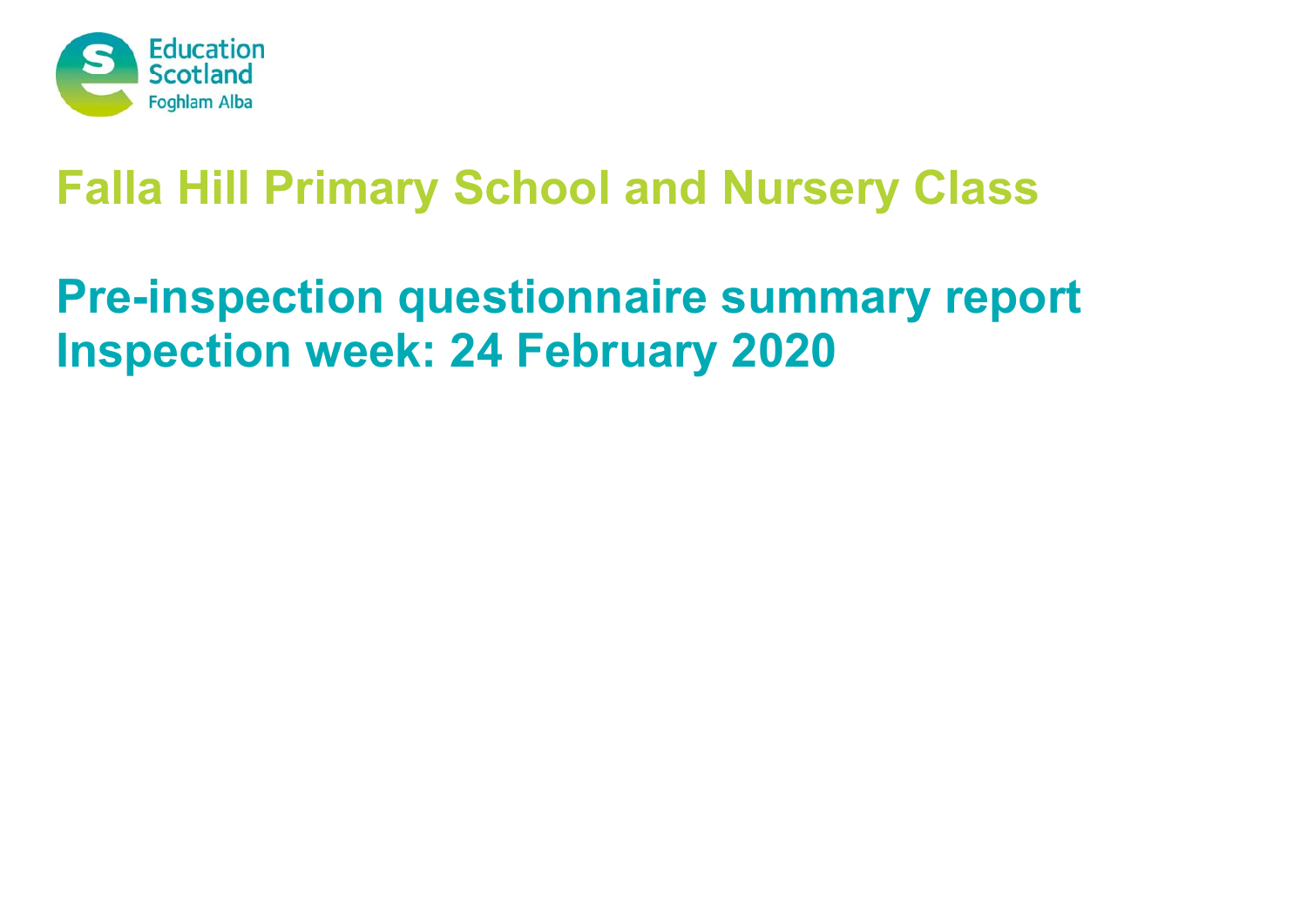## **Questionnaire for children in primary stages (01)**

### **01 Your experience by percentage (sharing)**

| Q<br>No. | Question                                                                                                             | <b>Response</b><br>Count | <b>Agree</b><br>$\frac{9}{6}$ | <b>Disagree</b><br>$\%$ | Don't<br>know % | Didn't<br>answer % |
|----------|----------------------------------------------------------------------------------------------------------------------|--------------------------|-------------------------------|-------------------------|-----------------|--------------------|
| 4        | I feel safe when I am at school.                                                                                     | 150                      | 58.67                         | 15.33                   | 24.67           | 1.33               |
| 5        | My school helps me to feel safe.                                                                                     | 150                      | 76.67                         | 6.67                    | 14.67           | $\overline{2}$     |
| 6        | I have someone in my school I can speak to if I am upset or worried about<br>something.                              | 150                      | 90                            | 6.67                    | 2.67            | 0.67               |
|          | Staff treat me fairly and with respect.                                                                              | 150                      | 86                            | 4                       | 10              | 0.00               |
| 8        | Other children treat me fairly and with respect.                                                                     | 150                      | 64                            | 16                      | 19.33           | 0.67               |
| 9        | My school helps me to understand and respect other people.                                                           | 150                      | 90.67                         | $\overline{2}$          | 7.33            | 0.00               |
| 10       | My school is helping me to become confident.                                                                         | 150                      | 83.33                         | 6                       | 10.67           | 0.00               |
| 11       | My school teaches me how to lead a healthy lifestyle.                                                                | 150                      | 86                            | 4                       | 8.67            | 1.33               |
| 12       | There are lots of chances at my school for me to get regular exercise.                                               | 150                      | 88.67                         | 2.67                    | 8.67            | 0.00               |
| 13       | My school offers me the opportunity to take part in activities in school beyond the<br>classroom and timetabled day. | 150                      | 87.33                         | 4.67                    | 7.33            | 0.67               |
| 14       | I have the opportunity to discuss my achievements outwith school with an adult in<br>school who knows me well.       | 150                      | 80                            | 3.33                    | 16              | 0.67               |
| 15       | My school listens to my views.                                                                                       | 150                      | 78.67                         | 3.33                    | 17.33           | 0.67               |
| 16       | My school takes my views into account.                                                                               | 150                      | 67.33                         | 3.33                    | 29.33           | 0.00               |
| 17       | I feel comfortable approaching staff with questions or suggestions.                                                  | 150                      | 74                            | 7.33                    | 18              | 0.67               |
| 18       | Staff help me to understand how I am progressing in my school work.                                                  | 150                      | 82.67                         | 3.33                    | 12              | $\overline{2}$     |
| 19       | My homework helps me to understand and improve my work in school.                                                    | 150                      | 58.67                         | 22                      | 19.33           | 0.00               |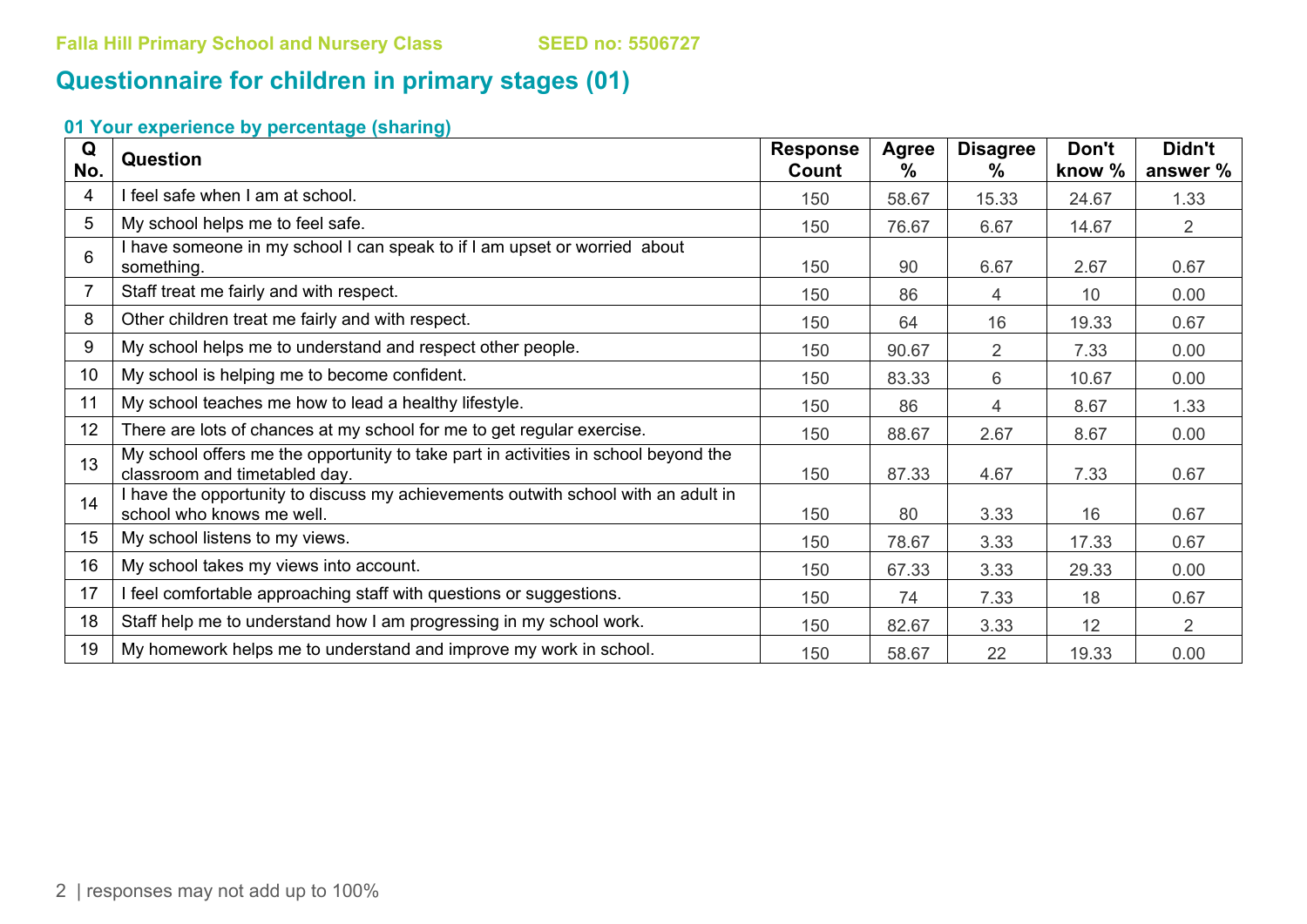#### **01 Your experience by percentage chart (sharing)**

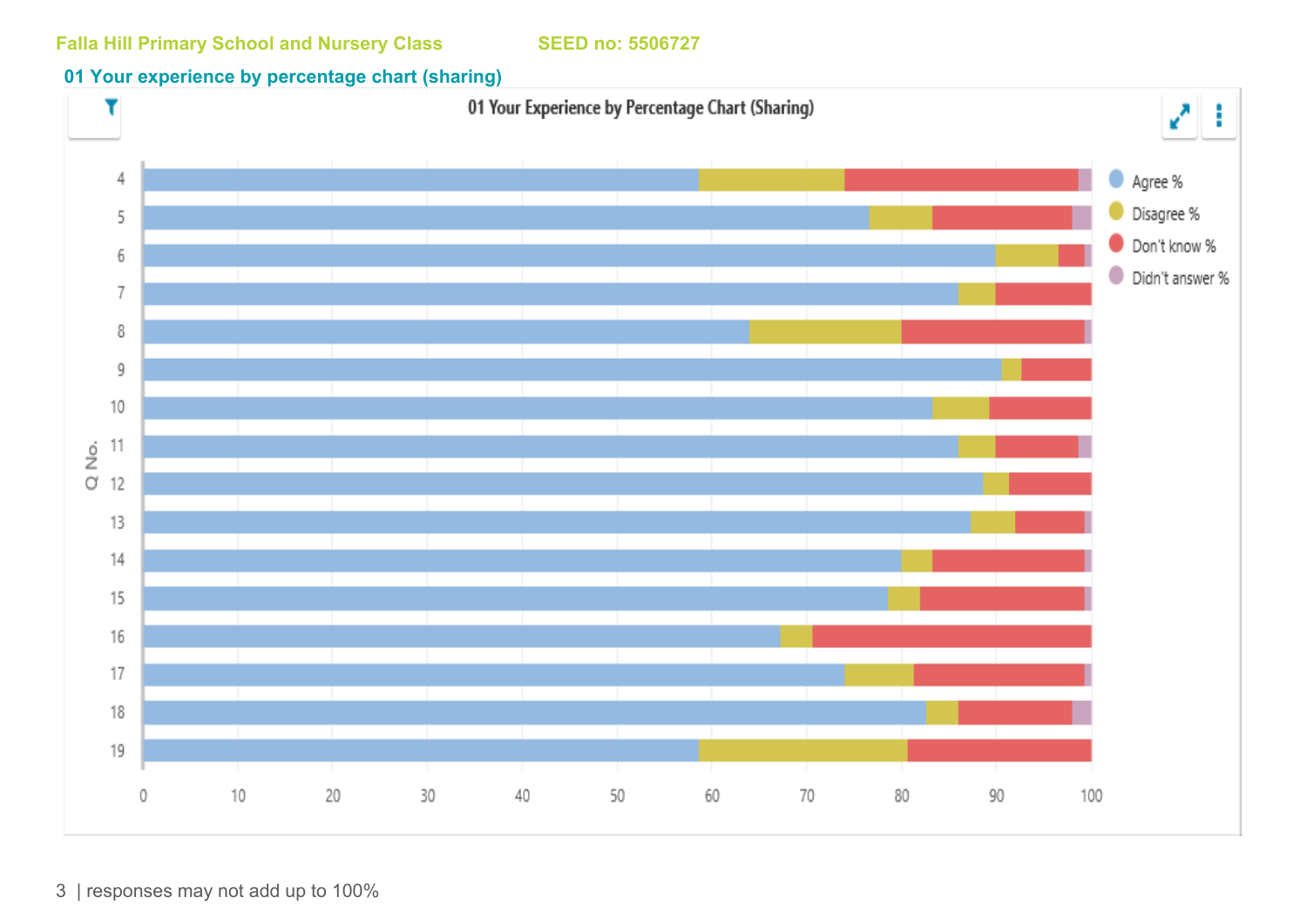#### **01 Your experience by percentage 2 (sharing)**

| Q<br>No. | <b>Question</b>                                                    | <b>Response</b><br>Count | All of the<br>time % | Some of the<br>time % | Not very<br>often % | Don't<br>know % | Didn't<br>answer % |
|----------|--------------------------------------------------------------------|--------------------------|----------------------|-----------------------|---------------------|-----------------|--------------------|
| 20       | Other children behave well.                                        | 150                      | 3.33                 | 74                    | 18.67               | 4               | 0.00               |
| 21       | My teachers ask me about what things I want to<br>learn in school. | 150                      | 22.67                | 44                    | 26                  | 6               | 1.33               |
| 22       | enjoy learning at school.                                          | 150                      | 34                   | 42.67                 | 20.67               | ⌒               | 0.67               |
| 23       | I feel that my work in school is hard enough.                      | 150                      | 24                   | 60.67                 | 12                  | 2               | 1.33               |
| 24       | I know who to ask to get help if I find my work<br>too hard.       | 150                      | 72                   | 20                    | 4.67                | ◠               | 1.33               |
| 25       | am encouraged by staff to do the best I can.                       | 150                      | 69.33                | 21.33                 | 3.33                | 5.33            | 0.67               |
| 26       | am happy with the quality of teaching in my<br>school.             | 150                      | 63.33                | 28.67                 | 6                   | 1.33            | 0.67               |

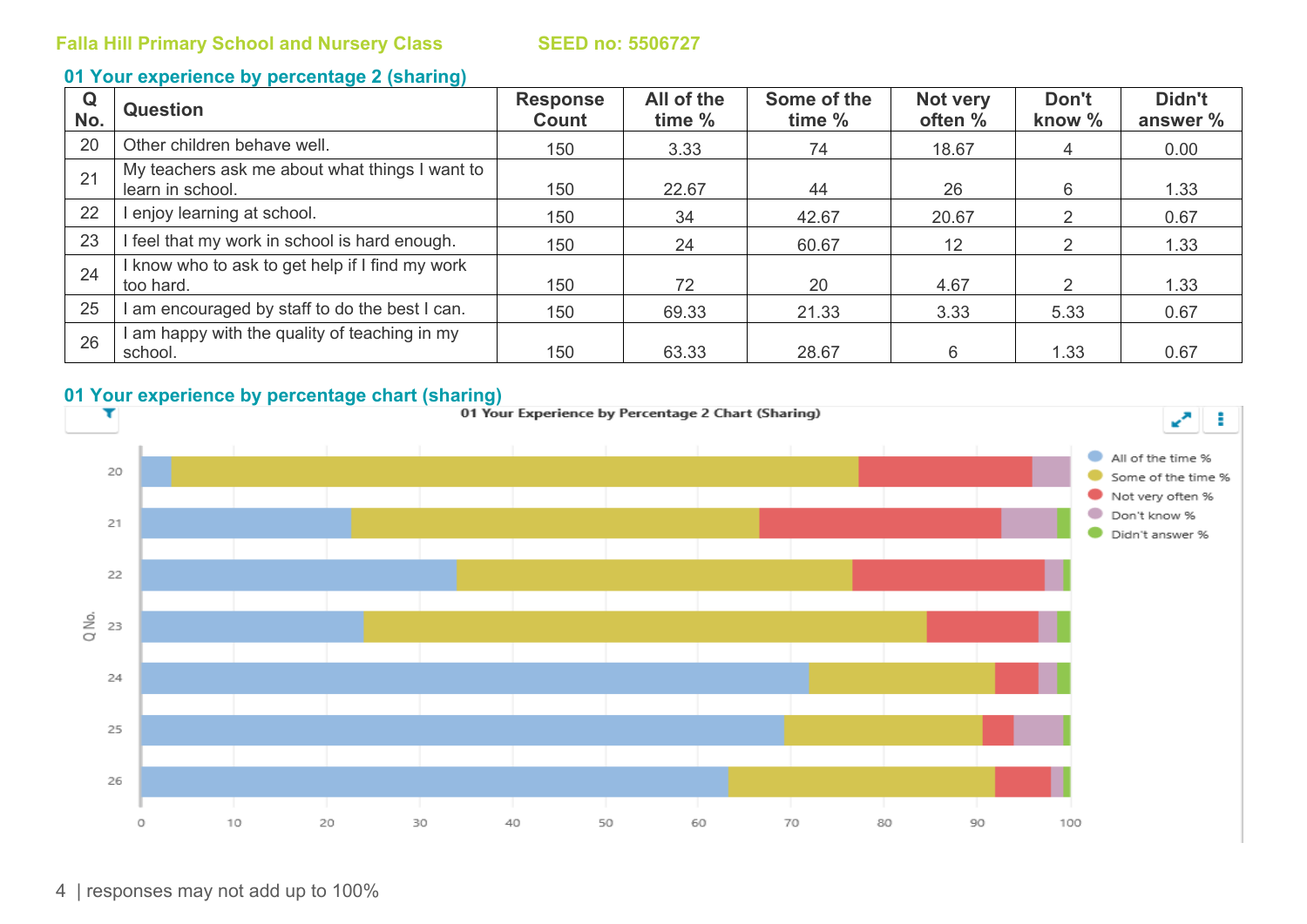#### **01 Your experience by percentage (sharing) bullying**

|        | <b>Question</b>                         | <b>Response</b> | <b>Agree</b>  | <b>Disagree</b> | <b>Never</b>                 | Didn't   |
|--------|-----------------------------------------|-----------------|---------------|-----------------|------------------------------|----------|
| No.    |                                         | <b>Count</b>    | $\frac{0}{0}$ | $\mathbf{0}$    | $\frac{9}{6}$<br>experienced | answer % |
| $\sim$ | My school deals well with any bullying. | 150             | 60.00         | 20.67           | 18.67                        | 0.67     |

#### **01 Your experience by percentage chart (sharing) bullying**

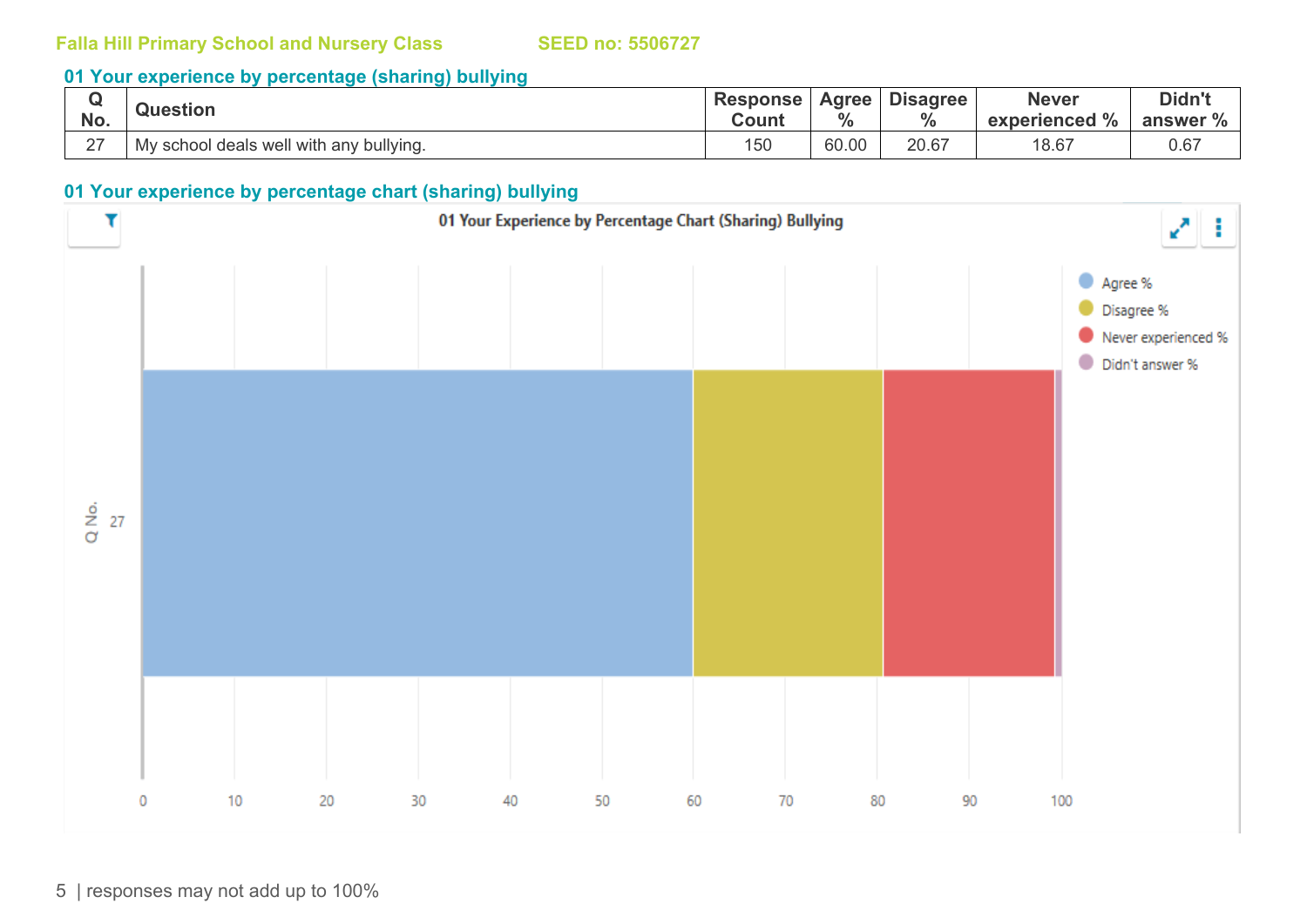#### **01 Your experience by percentage (sharing) moved**

|     |                                                                       | <b>Response</b> | Agree                  | <b>Disagree</b> | <b>Haven't moved</b> | Didn't   |
|-----|-----------------------------------------------------------------------|-----------------|------------------------|-----------------|----------------------|----------|
| No. | Question                                                              | Count           | %                      | $\Omega$        | 70                   | answer % |
| 28  | I was well supported if I moved to a new school within the last year. | 150             | っっ<br>$\sim$<br>ں ب. ا | 2.00            | 75.33                | .33      |

#### **01 Your experience by percentage chart (sharing) moved**

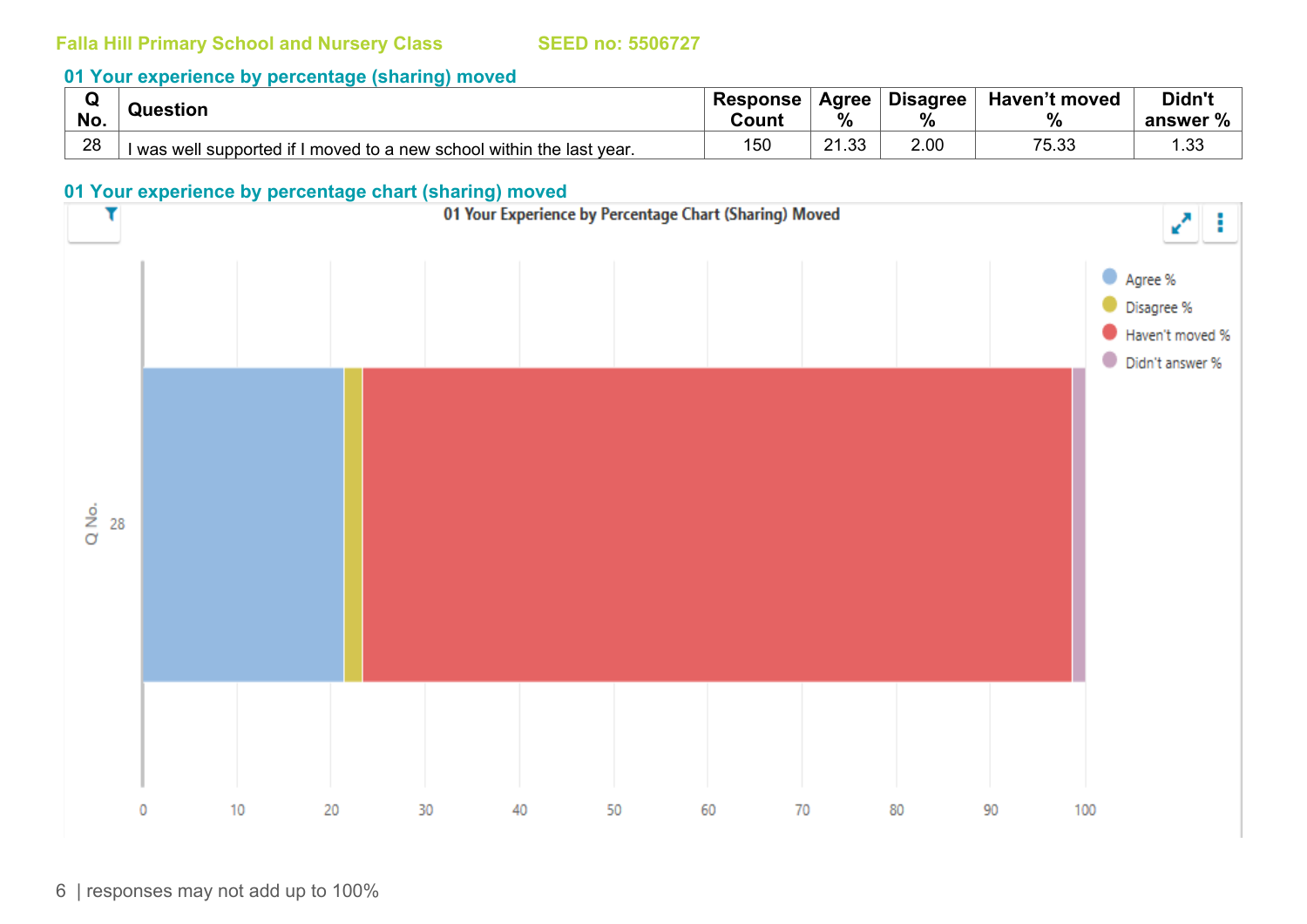## **Questionnaire for parents/carers of children in primary stages (04)**

### **04 Your experience by percentage (sharing)**

| Q<br>No.       | Question                                                                                                                                       | <b>Response</b><br><b>Count</b> | <b>Strongly</b><br>agree % | Agree<br>$\%$ | <b>Disagree</b><br>$\%$ | <b>Strongly</b><br>disagree<br>$\%$ | Don't<br>know<br>$\%$ | Didn't<br>answer<br>$\frac{0}{0}$ |
|----------------|------------------------------------------------------------------------------------------------------------------------------------------------|---------------------------------|----------------------------|---------------|-------------------------|-------------------------------------|-----------------------|-----------------------------------|
| 4              | My child likes being at this school.                                                                                                           | 38                              | 34.21                      | 47.37         | 5.26                    | 7.89                                | 0.00                  | 5.26                              |
| 5              | Staff treat my child fairly and with respect.                                                                                                  | 38                              | 42.11                      | 42.11         | 7.89                    | 0.00                                | 5.26                  | 2.63                              |
| 6              | I feel that my child is safe at the school.                                                                                                    | 38                              | 39.47                      | 44.74         | 7.89                    | 2.63                                | 2.63                  | 2.63                              |
| $\overline{7}$ | The school helps my child to feel confident.                                                                                                   | 38                              | 36.84                      | 47.37         | 10.53                   | 0.00                                | 0.00                  | 5.26                              |
| 8              | I feel staff really know my child as an individual.                                                                                            | 38                              | 28.95                      | 36.84         | 23.68                   | 0.00                                | 7.89                  | 2.63                              |
| 9              | My child finds their learning activities hard enough.                                                                                          | 38                              | 15.79                      | 63.16         | 13.16                   | 2.63                                | 2.63                  | 2.63                              |
| 10             | My child receives the help he/she needs to do well.                                                                                            | 38                              | 26.32                      | 55.26         | 13.16                   | 2.63                                | 0.00                  | 2.63                              |
| 11             | My child is encouraged by the school to be healthy and take<br>regular exercise.                                                               | 38                              | 23.68                      | 68.42         | 2.63                    | 0.00                                | 2.63                  | 2.63                              |
| 12             | The school supports my child's emotional wellbeing.                                                                                            | 38                              | 34.21                      | 39.47         | 13.16                   | 2.63                                | 7.89                  | 2.63                              |
| 13             | My child is making good progress at the school.                                                                                                | 38                              | 28.95                      | 50            | 15.79                   | 0.00                                | 2.63                  | 2.63                              |
| 14             | I receive helpful, regular feedback about how my child is<br>learning and developing e.g. informal feedback, reports and<br>learning profiles. | 38                              | 15.79                      | 55.26         | 21.05                   | 2.63                                | 2.63                  | 2.63                              |
| 15             | The information I receive about how my child is doing reaches<br>me at the right time.                                                         | 38                              | 18.42                      | 55.26         | 18.42                   | 2.63                                | 2.63                  | 2.63                              |
| 16             | I understand how my child's progress is assessed.                                                                                              | 38                              | 10.53                      | 65.79         | 18.42                   | 2.63                                | 0.00                  | 2.63                              |
| 17             | The school gives me advice on how to support my child's<br>learning at home.                                                                   | 38                              | 10.53                      | 55.26         | 23.68                   | 5.26                                | 2.63                  | 2.63                              |
| 18             | The school organises activities where my child and I can learn<br>together.                                                                    | 38                              | 10.53                      | 44.74         | 28.95                   | 2.63                                | 10.53                 | 2.63                              |
| 19             | The school takes my views into account when making changes.                                                                                    | 38                              | 18.42                      | 42.11         | 15.79                   | 2.63                                | 18.42                 | 2.63                              |
| 20             | I feel comfortable approaching the school with questions,<br>suggestions and/or a problem.                                                     | 38                              | 47.37                      | 39.47         | 2.63                    | 5.26                                | 2.63                  | 2.63                              |
| 21             | I feel encouraged to be involved in the work of the Parent<br>Council and/or parent association.                                               | 38                              | 31.58                      | 47.37         | 7.89                    | 0.00                                | 10.53                 | 2.63                              |
| 22             | I am kept informed about the work of the Parent Council and/or<br>parent association.                                                          | 38                              | 26.32                      | 47.37         | 7.89                    | 2.63                                | 13.16                 | 2.63                              |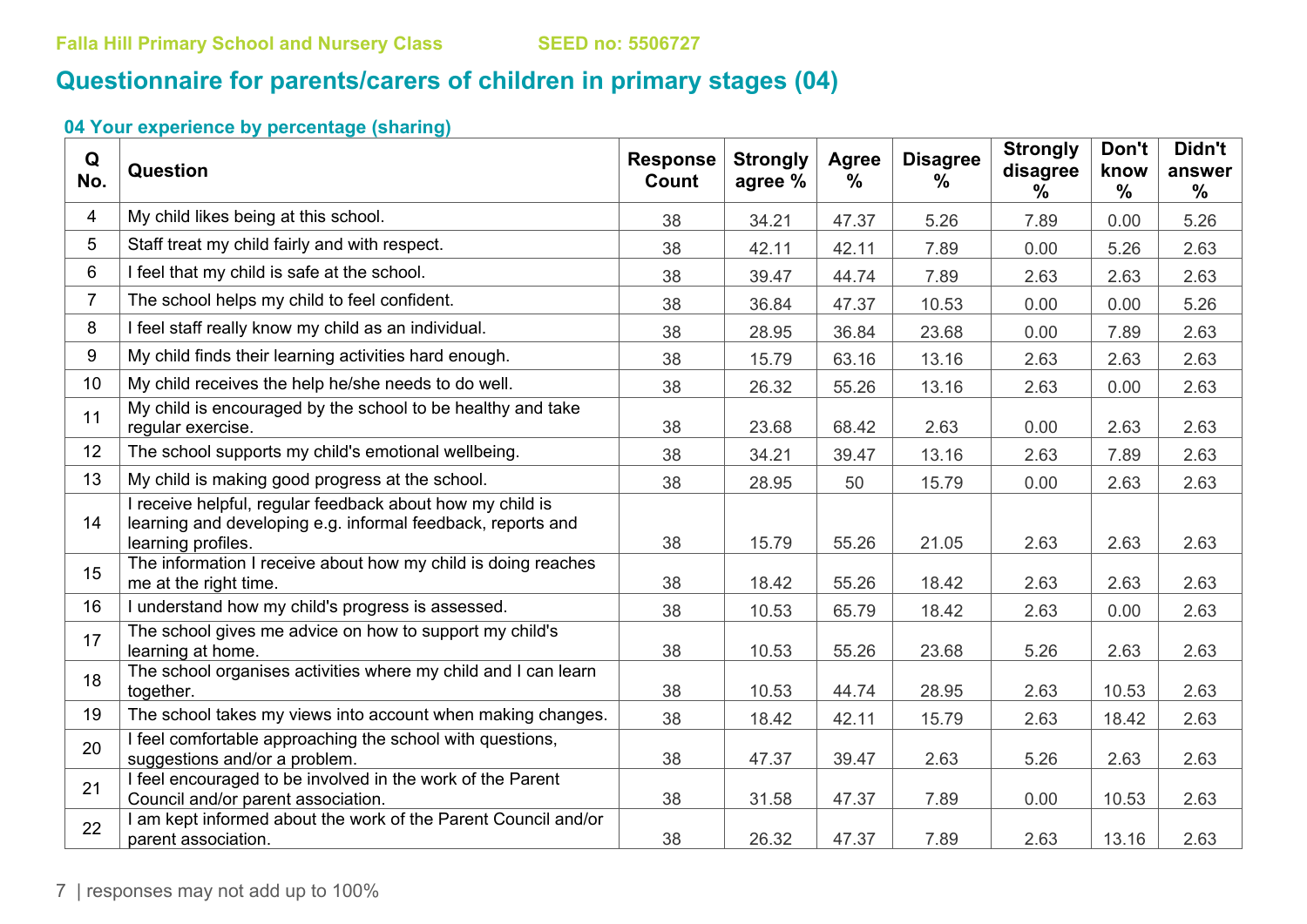| Q<br>No. | <b>Question (cont.)</b>                                      | <b>Response</b><br><b>Count</b> | <b>Strongly</b><br>agree % | Agree<br>$\%$ | <b>Disagree</b><br>$\%$ | <b>Strongly</b><br>disagree<br>$\frac{0}{0}$ | Don't<br>know<br>$\%$ | Didn't  <br>answer<br>% |
|----------|--------------------------------------------------------------|---------------------------------|----------------------------|---------------|-------------------------|----------------------------------------------|-----------------------|-------------------------|
| 23       | am satisfied with the quality of teaching in the school.     | 38                              | 23.68                      | 52.63         | 15.79                   | 2.63                                         | 0.00                  | 5.26                    |
| 24       | The school is well led and managed.                          | 38                              | 39.47                      | 34.21         | 7.89                    | 5.26                                         | 10.53                 | 2.63                    |
| 25       | The school encourages children to treat others with respect. | 38                              | 39.47                      | 39.47         | 5.26                    | 7.89                                         | 2.63                  | 5.26                    |
| 26       | would recommend the school to other parents.                 | 38                              | 34.21                      | 44.74         | 5.26                    | 5.26                                         | 5.26                  | 5.26                    |
| 27       | Overall, I am satisfied with the school.                     | 38                              | 28.95                      | 55.26         | 7.89                    | 5.26                                         | 0.00                  | 2.63                    |

#### **04 Your experience by percentage chart (sharing)**

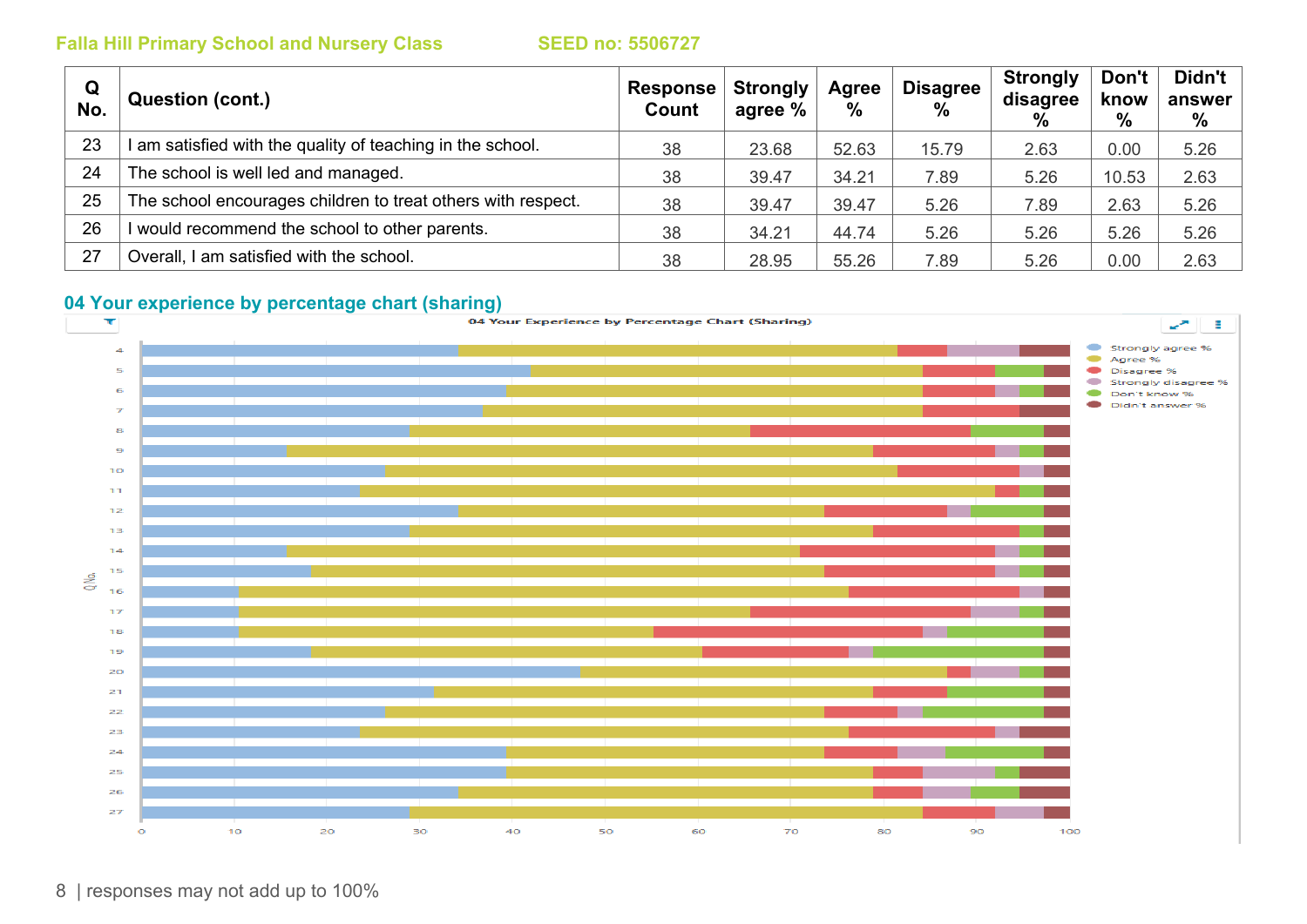#### **04 Your experience by percentage (sharing) bullying**

|     | Question                                 | <b>Response</b> | <b>Strongly</b> | Agree | <b>Disagree</b> | <b>Strongly</b> | <b>Never</b>     | Didn't   |
|-----|------------------------------------------|-----------------|-----------------|-------|-----------------|-----------------|------------------|----------|
| No. |                                          | Count           | %<br>agree      | $\%$  | %               | disagree %      | experienced $\%$ | answer % |
| 28  | The school deals well with any bullying. | 38              | 13.16           | 18.42 | 10.53           | 10.53           | 44.74            | 2.63     |

### **04 Your experience by percentage chart (sharing) bullying**

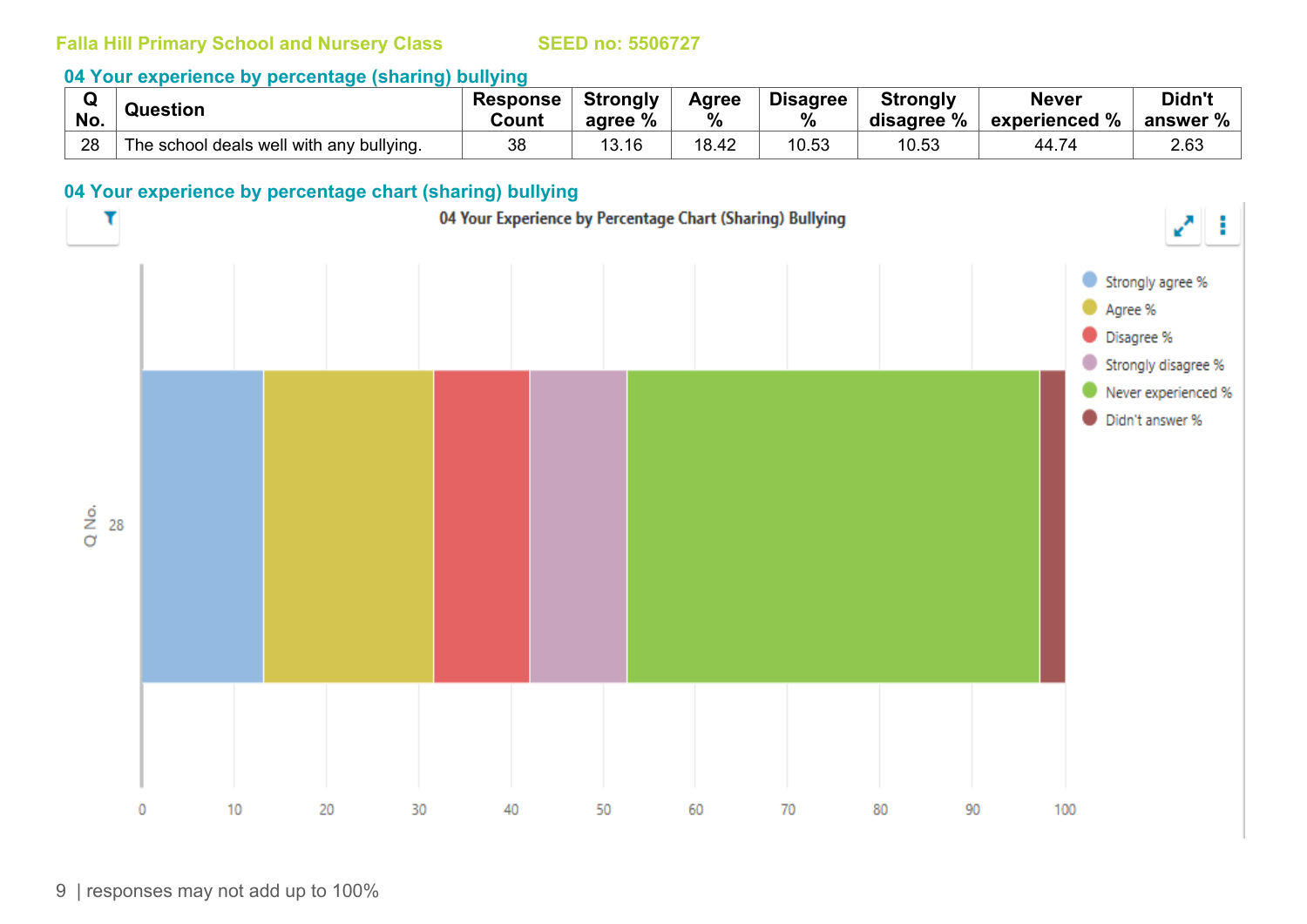## **Questionnaire for partners with the school (06)**

### **06 Your experience by percentage (sharing)**

| Q<br>No.       | <b>Question</b>                                                                                                                                                      | <b>Response</b><br><b>Count</b> | <b>Strongly</b><br>agree % | <b>Agree</b><br>$\frac{0}{0}$ | <b>Disagree</b><br>$\frac{0}{0}$ | <b>Strongly</b><br>disagree<br>$\frac{0}{0}$ | Don't<br>know<br>$\frac{0}{0}$ | N/A<br>$\frac{0}{0}$ | Didn't<br>answer<br>$\frac{0}{0}$ |
|----------------|----------------------------------------------------------------------------------------------------------------------------------------------------------------------|---------------------------------|----------------------------|-------------------------------|----------------------------------|----------------------------------------------|--------------------------------|----------------------|-----------------------------------|
| 3              | My service/organisation works in partnership with<br>the school on a regular basis.                                                                                  | 25                              | 48                         | 48                            | 0.00                             | 0.00                                         | $\overline{4}$                 | 0.00                 | 0.00                              |
| 4              | We are aware of the school's procedures for<br>reporting child protection and safeguarding<br>concerns.                                                              | 25                              | 56                         | 36                            | 0.00                             | 0.00                                         | $\overline{4}$                 | 4                    | 0.00                              |
| 5              | My service/organisation has a clear understanding<br>of the school's strategies for raising attainment for<br>all.                                                   | 25                              | 44                         | 44                            | 0.00                             | 0.00                                         | $\overline{4}$                 | 8                    | 0.00                              |
| 6              | There are effective arrangements in place for jointly<br>planning provision with the school.                                                                         | 25                              | 44                         | 52                            | 0.00                             | 0.00                                         | $\overline{4}$                 | 0.00                 | 0.00                              |
| $\overline{7}$ | There are effective arrangements for jointly<br>delivering provision with the school.                                                                                | 25                              | 32                         | 52                            | 0.00                             | 0.00                                         | 4                              | 12                   | 0.00                              |
| 8              | My service/organisation is involved in the school's<br>self-evaluation of our joint work.                                                                            | 25                              | 32                         | 48                            | 0.00                             | 0.00                                         | 12                             | 8                    | 0.00                              |
| 9              | Roles and responsibilities are clearly defined within<br>the partnership.                                                                                            | 25                              | 44                         | 48                            | 0.00                             | 0.00                                         | 8                              | 0.00                 | 0.00                              |
| 10             | Effective arrangements are in place to evaluate the<br>impact of our partnership working.                                                                            | 25                              | 36                         | 52                            | 0.00                             | 0.00                                         | 8                              | 4                    | 0.00                              |
| 11             | My service/organisation is kept up to date with<br>changes in the school which may affect the<br>services we deliver.                                                | 25                              | 32                         | 48                            | 8                                | 0.00                                         | 8                              | $\overline{4}$       | 0.00                              |
| 12             | The school provides my service/organisation with<br>relevant information about the needs of children<br>and young people.                                            | 25                              | 48                         | 44                            | 4                                | 0.00                                         | 0.00                           | 4                    | 0.00                              |
| 13             | Arrangements are in place to support my<br>service/organisation to share relevant information<br>about the progress of children and young people<br>with the school. | 25                              | 32                         | 56                            | 0.00                             | 0.00                                         | $\overline{4}$                 | 8                    | 0.00                              |
| 14             | The school values the contribution made by my<br>service/organisation.                                                                                               | 25                              | 40                         | 52                            | 4                                | 0.00                                         | $\overline{4}$                 | 0.00                 | 0.00                              |
| 15             | The school actively promotes my<br>service/organisation to potential users, as<br>appropriate.                                                                       | 25                              | 28                         | 48                            | 0.00                             | 0.00                                         | $\overline{4}$                 | 16                   | 4                                 |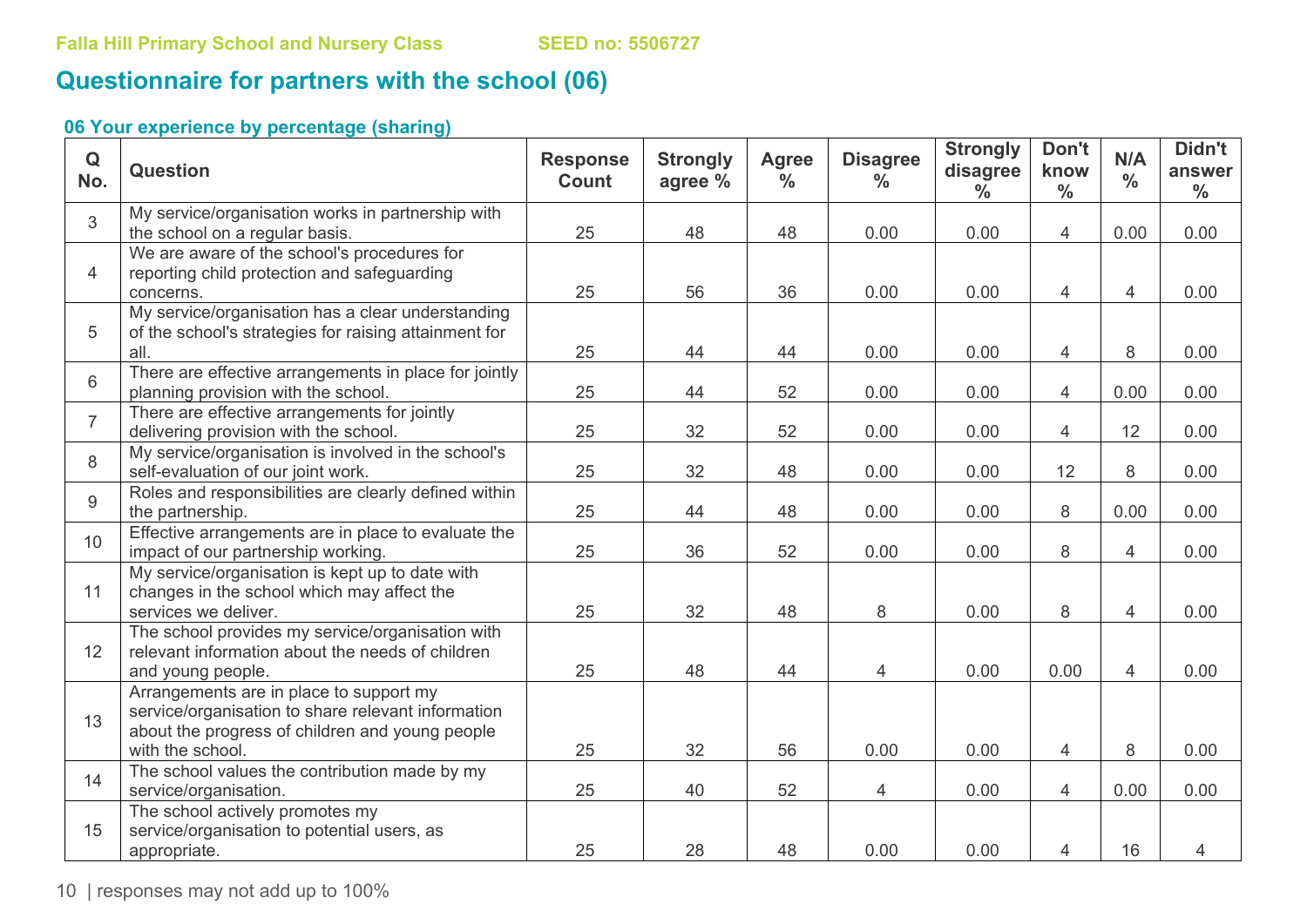| Q<br>No. | <b>Question (cont.)</b>                                                                                                     | <b>Response</b><br><b>Count</b> | <b>Strongly</b><br>agree % | Agree<br>$\frac{0}{0}$ | <b>Disagree</b><br>$\frac{0}{0}$ | <b>Strongly</b><br>disagree<br>$\frac{0}{0}$ | Don't<br>know<br>$\%$ | N/A<br>$\frac{0}{0}$ | Didn't<br>answer<br>$\frac{0}{0}$ |
|----------|-----------------------------------------------------------------------------------------------------------------------------|---------------------------------|----------------------------|------------------------|----------------------------------|----------------------------------------------|-----------------------|----------------------|-----------------------------------|
| 16       | There are opportunities to network, share practice<br>and participate in joint training and development<br>with the school. | 25                              | 36                         | 44                     |                                  | 0.00                                         | 8                     | 8                    | 0.00                              |
| 17       | My service/organisation has a clear understanding<br>of the social, cultural and economic context of the<br>school.         | 25                              | 40                         | 48                     | 0.00                             | 0.00                                         | 4                     | 8                    | 0.00                              |
| 18       | Overall, partnership working with the school works<br>well.                                                                 | 25                              | 40                         | 48                     |                                  | 0.00                                         |                       | 0.00                 |                                   |

## **06 Your experience by percentage chart (sharing)**<br> **1998 Your Experience by Percentage Chart (Sharing)**

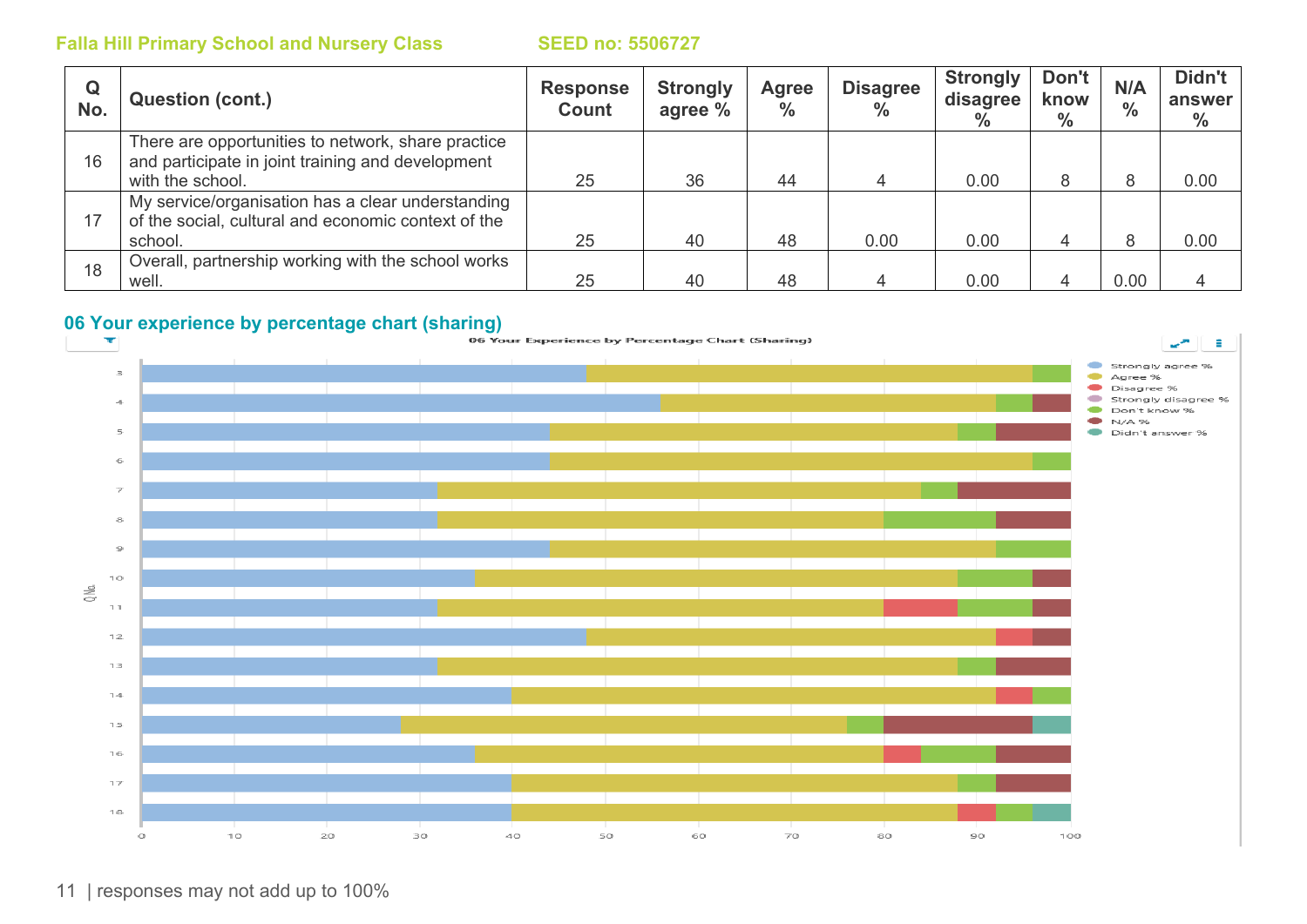## **Questionnaire for school teachers (10)**

### **10 Your experience by percentage (sharing)**

| Q<br>No.        | Question                                                                                                                            | <b>Response</b><br>Count | <b>Strongly</b><br>agree % | Agree<br>$\frac{0}{0}$ | <b>Disagree</b><br>$\%$ | <b>Strongly</b><br>disagree<br>$\frac{0}{0}$ | Don't<br>know<br>$\frac{0}{0}$ | N/A<br>$\frac{0}{0}$ | Didn't<br>answer<br>$\frac{0}{0}$ |
|-----------------|-------------------------------------------------------------------------------------------------------------------------------------|--------------------------|----------------------------|------------------------|-------------------------|----------------------------------------------|--------------------------------|----------------------|-----------------------------------|
| $\overline{2}$  | I find it rewarding to be a member of staff at this<br>school.                                                                      | 15                       | 46.67                      | 40                     | 0.00                    | 0.00                                         | 13.33                          | 0.00                 | 0.00                              |
| 3               | I feel a valued part of the school's community.                                                                                     | 15                       | 46.67                      | 40                     | 0.00                    | 0.00                                         | 13.33                          | 0.00                 | 0.00                              |
| $\overline{4}$  | I am encouraged to learn and share practice with<br>colleagues from other schools.                                                  | 15                       | 40                         | 46.67                  | 0.00                    | 0.00                                         | 13.33                          | 0.00                 | 0.00                              |
| 5               | I am given the opportunity to learn and share practice<br>with colleagues from other schools.                                       | 15                       | 13.33                      | 80                     | 0.00                    | 0.00                                         | 6.67                           | 0.00                 | 0.00                              |
| $6\phantom{a}$  | I have a clear understanding of the social, cultural and<br>economic context of the school.                                         | 15                       | 66.67                      | 26.67                  | 0.00                    | 0.00                                         | 6.67                           | 0.00                 | 0.00                              |
| $\overline{7}$  | I feel appropriately supported by the school to<br>undertake my role.                                                               | 15                       | 46.67                      | 40                     | 0.00                    | 0.00                                         | 13.33                          | 0.00                 | 0.00                              |
| 8               | I am supported to engage in professional learning.                                                                                  | 15                       | 60                         | 33.33                  | 0.00                    | 0.00                                         | 6.67                           | 0.00                 | 0.00                              |
| 9               | My professional learning enables me to reflect on and<br>improve my practice.                                                       | 15                       | 60                         | 33.33                  | 0.00                    | 0.00                                         | 6.67                           | 0.00                 | 0.00                              |
| 10 <sup>1</sup> | I have regular opportunities to undertake leadership<br>roles.                                                                      | 15                       | 60                         | 13.33                  | 0.00                    | 0.00                                         | 6.67                           | 20                   | 0.00                              |
| 11              | I have opportunities to be involved in agreeing<br>priorities for the school.                                                       | 15                       | 40                         | 46.67                  | 0.00                    | 0.00                                         | 6.67                           | 6.67                 | 0.00                              |
| 12              | I am actively involved in the school's ongoing self-<br>evaluation.                                                                 | 15                       | 46.67                      | 40                     | 0.00                    | 0.00                                         | 13.33                          | 0.00                 | 0.00                              |
| 13              | GTCS standards are used to support professional<br>dialogue.                                                                        | 15                       | 60                         | 26.67                  | 0.00                    | 0.00                                         | 13.33                          | 0.00                 | 0.00                              |
| 14              | I use information, including data, effectively to identify<br>and reduce inequalities in children's and young<br>people's outcomes. | 15                       | 66.67                      | 26.67                  | 0.00                    | 0.00                                         | 6.67                           | 0.00                 | 0.00                              |
| 15              | I understand how to apply the school's procedures<br>relating to child protection and safeguarding.                                 | 15                       | 66.67                      | 26.67                  | 0.00                    | 0.00                                         | 6.67                           | 0.00                 | 0.00                              |
| 16              | The school's vision and values underpins my work.                                                                                   | 15                       | 60                         | 33.33                  | 0.00                    | 0.00                                         | 6.67                           | 0.00                 | 0.00                              |
| 17              | Staff treat all children and young people fairly and with<br>respect.                                                               | 15                       | 73.33                      | 20                     | 0.00                    | 0.00                                         | 6.67                           | 0.00                 | 0.00                              |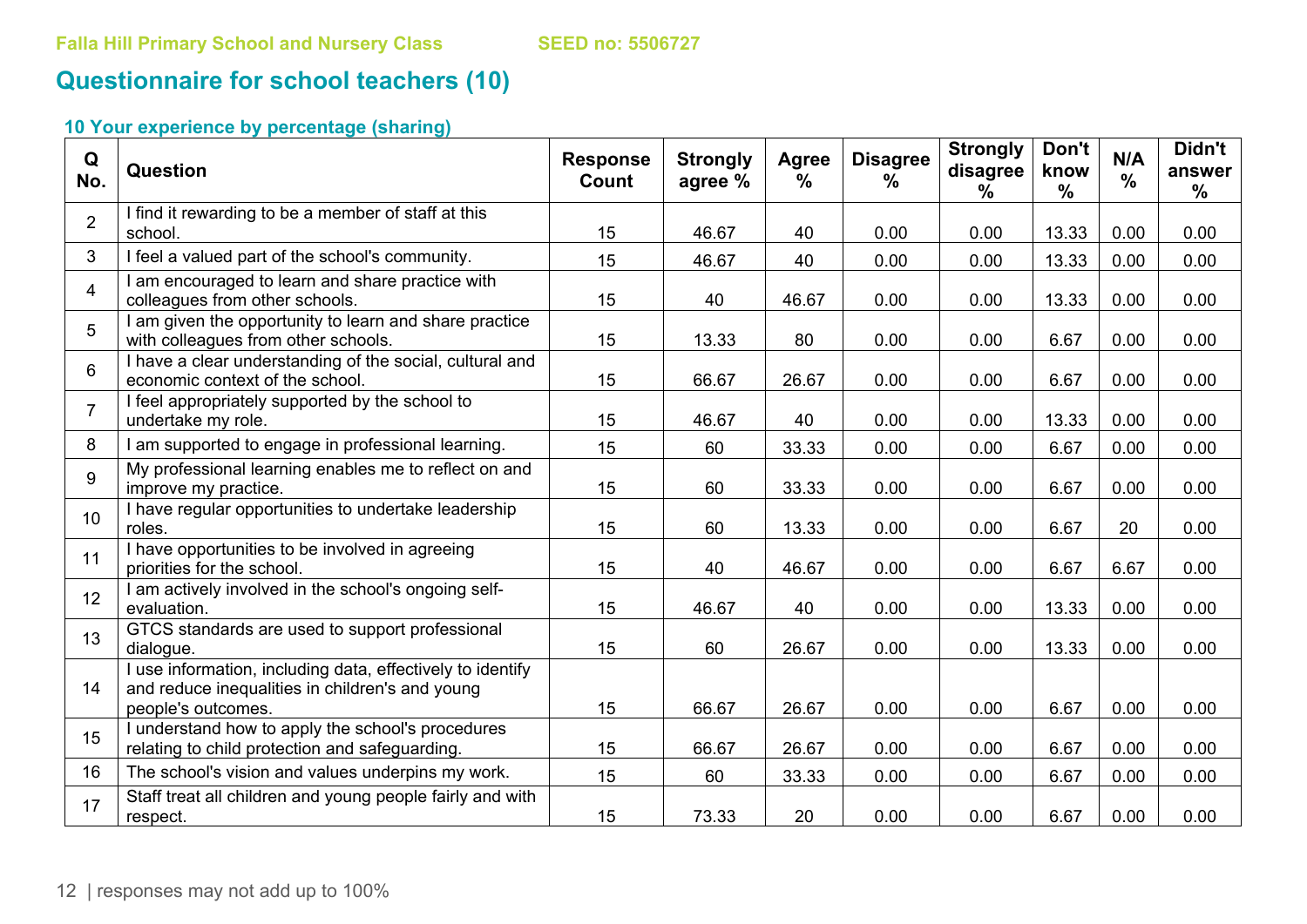| Q<br>No. | Question (cont.)                                                                                                                                  | <b>Response</b><br>Count | <b>Strongly</b><br>agree % | Agree<br>$\%$ | <b>Disagree</b><br>$\%$ | <b>Strongly</b><br>disagree<br>% | Don't<br>know<br>$\frac{0}{0}$ | N/A<br>$\frac{0}{0}$ | Didn't<br>answer<br>$\%$ |
|----------|---------------------------------------------------------------------------------------------------------------------------------------------------|--------------------------|----------------------------|---------------|-------------------------|----------------------------------|--------------------------------|----------------------|--------------------------|
| 18       | Colleagues treat each other with respect.                                                                                                         | 15                       | 80                         | 6.67          | 0.00                    | 0.00                             | 13.33                          | 0.00                 | 0.00                     |
| 19       | Children and young people are encouraged and<br>supported to treat others with respect.                                                           | 15                       | 80                         | 13.33         | 0.00                    | 0.00                             | 6.67                           | 0.00                 | 0.00                     |
| 20       | Children and young people are well behaved.                                                                                                       | 15                       | 6.67                       | 80            | 0.00                    | 0.00                             | 13.33                          | 0.00                 | 0.00                     |
| 21       | The school deals effectively with any bullying.                                                                                                   | 15                       | 40                         | 46.67         | 0.00                    | 0.00                             | 13.33                          | 0.00                 | 0.00                     |
| 22       | I am provided with feedback when I report an incident.                                                                                            | 15                       | 40                         | 46.67         | 6.67                    | 0.00                             | 6.67                           | 0.00                 | 0.00                     |
| 23       | Staff at all levels within the school communicate<br>effectively with each other.                                                                 | 15                       | 46.67                      | 33.33         | 6.67                    | 0.00                             | 13.33                          | 0.00                 | 0.00                     |
| 24       | The school's arrangements for engaging parents in<br>their child's learning are effective.                                                        | 15                       | 13.33                      | 73.33         | 0.00                    | 0.00                             | 13.33                          | 0.00                 | 0.00                     |
| 25       | The school is well led and managed.                                                                                                               | 15                       | 53.33                      | 33.33         | 0.00                    | 0.00                             | 13.33                          | 0.00                 | 0.00                     |
| 26       | Collaborative working across the school is effective in<br>taking forward improvement.                                                            | 15                       | 53.33                      | 33.33         | 0.00                    | 0.00                             | 13.33                          | 0.00                 | 0.00                     |
| 27       | Children and young people are engaged in their<br>learning.                                                                                       | 15                       | 33.33                      | 60            | 0.00                    | 0.00                             | 6.67                           | 0.00                 | 0.00                     |
| 28       | I give children and young people regular feedback<br>which helps them to progress.                                                                | 15                       | 66.67                      | 26.67         | 0.00                    | 0.00                             | 6.67                           | 0.00                 | 0.00                     |
| 29       | Children and young people are provided with<br>experiences which meet their learning needs.                                                       | 15                       | 53.33                      | 33.33         | 6.67                    | 0.00                             | 6.67                           | 0.00                 | 0.00                     |
| 30       | Children and young people are involved in talking<br>about and planning their learning.                                                           | 15                       | 33.33                      | 53.33         | 6.67                    | 0.00                             | 6.67                           | 0.00                 | 0.00                     |
| 31       | Children and young people are involved in setting their<br>learning targets.                                                                      | 15                       | 46.67                      | 46.67         | 0.00                    | 0.00                             | 6.67                           | 0.00                 | 0.00                     |
| 32       | Children and young people have the opportunity to<br>lead their learning.                                                                         | 15                       | 40                         | 46.67         | 6.67                    | 0.00                             | 6.67                           | 0.00                 | 0.00                     |
| 33       | I receive appropriate support for planning, preparation<br>and assessment.                                                                        | 15                       | 46.67                      | 40            | 0.00                    | 0.00                             | 13.33                          | 0.00                 | 0.00                     |
| 34       | The school has effective strategies to support children<br>and young people with their learning, including those<br>requiring additional support. | 15                       | 66.67                      | 20            | 0.00                    | 0.00                             | 13.33                          | 0.00                 | 0.00                     |
| 35       | Staff have a shared understanding of their<br>'responsibility of all' in literacy and numeracy and<br>health and wellbeing.                       | 15                       | 66.67                      | 20            | 0.00                    | 0.00                             | 13.33                          | 0.00                 | 0.00                     |
|          |                                                                                                                                                   |                          |                            |               |                         |                                  |                                |                      |                          |